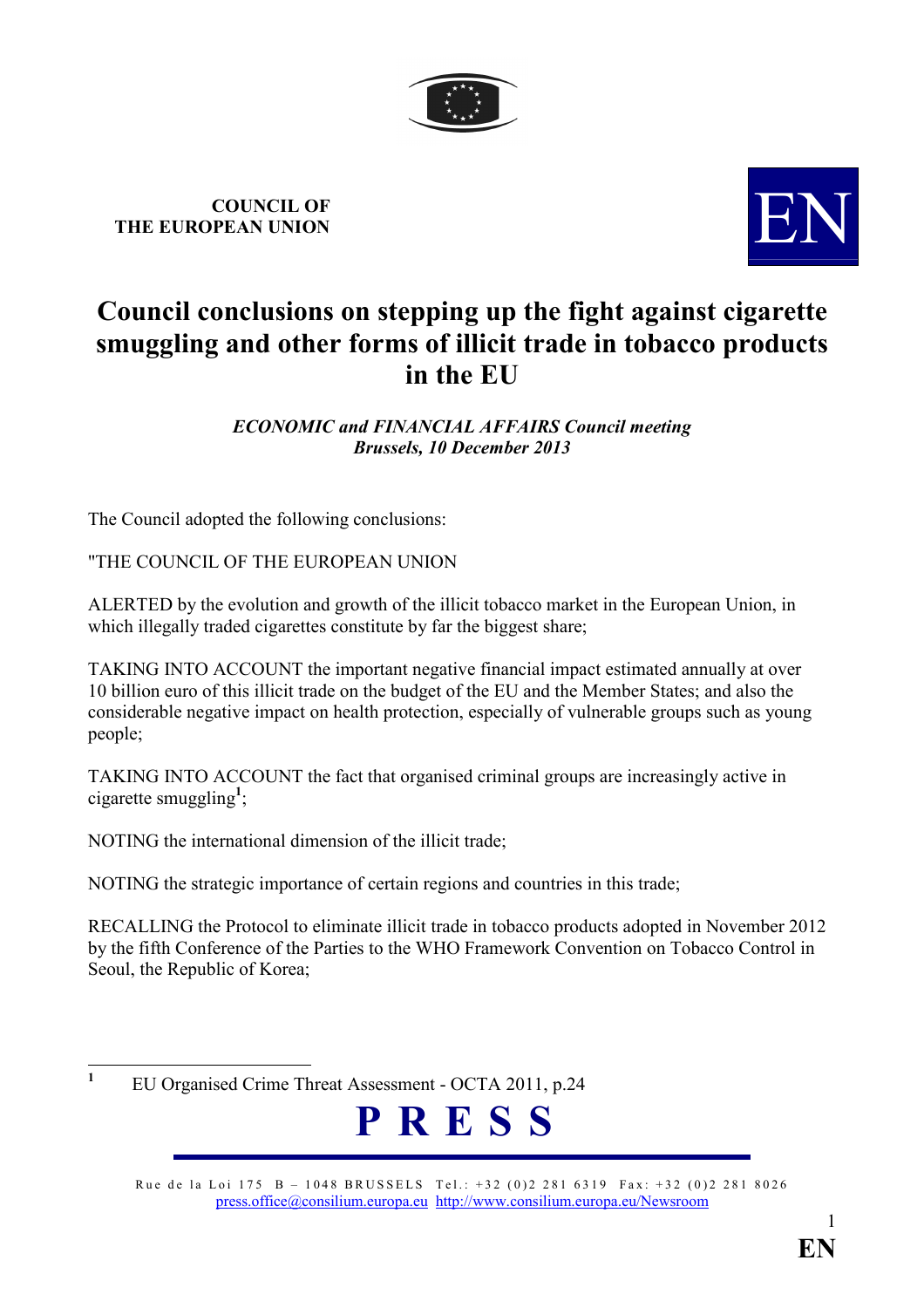RECALLING the customs and excise fraud related priorities and tasks that were set out in strategic documents such as the Stockholm Programme**<sup>2</sup>** ; the Internal Security Strategy**<sup>3</sup>** ; the Council Conclusions on the contribution of the customs authorities to the implementation of the Stockholm Programme in the fight against serious and organised cross-border crime<sup>4</sup>; the Commission Anti-Fraud Strategy**<sup>5</sup>** ; the Council resolution of 13 December 2011 on the future of customs law enforcement cooperation<sup>6</sup>; the Strategy for the future customs law enforcement co-operation, endorsed by the Council on 6-7 December 2012<sup>7</sup>; Council Conclusions on the customs cooperation with Eastern neighbouring countries of 6 December 2011<sup>8</sup>; the Council Conclusions on strengthening the security of the supply chain and customs risk management<sup>9</sup>; the Council Conclusions on setting the EU's priorities for the fight against serious and organised crime between 2014 and 2017**<sup>10</sup>** and the Multi-Annual Strategic Plan (MASP) related to the EU crime priority "MTIC/Excise fraud"**<sup>11</sup>**;

STRESSING the customs authorities role, each within their respective legal framework, as the leading authority for controlling the movement of goods;

HIGHLIGHTING the importance of effective cooperation between relevant authorities on national and EU level in the fight against cigarette smuggling and other forms of illicit tobacco trade (hereafter – illegally traded tobacco products) in the EU;

EMPHASISING the importance of tackling global production and supply chain problems at source and leveraging EU and Member State influence to drive action to improve supply chain security, including intelligence-sharing;

EMPHASISING the importance of an enhanced customs risk management for the fight against illegally traded tobacco products;

CONSIDERING that consistency should be ensured between actions aimed at the fight against illegally traded tobacco products and the respective EU Policy Cycle priority for the fight against serious and organised crime set for the years 2014-2017, the goals of MASPs and actions of annual Operational Action Plans (OAPs);

ACKNOWLEDGING the need to improve the co-operation and capacity of Member States and relevant EU institutions, bodies, offices and agencies, where applicable, to investigate, prosecute and sanction offences related to illegally traded tobacco products, including seizure and confiscation of the proceeds of crime;

 **2** OJ C 115, 4.5.2010, p. 21., 23

**<sup>3</sup>** doc. 7120/10 JAI CO EUR-PREP 8 JAI 182

**<sup>4</sup>** doc. 8096/11 JAI 183 ENFOCUSTOM 18.

**<sup>5</sup>** COM(2011) 376 final and SEC(2011) 791 final

**<sup>6</sup>** OJ C 5, 7.1.2012, p.1.

**<sup>7</sup>** doc. 17778/12 ENFOCUSTOM 142 COSI 131

**<sup>8</sup>** doc. [16881/11 UD 317](http://register.consilium.europa.eu/pdf/en/11/st16/st16881.en11.pdf) 

**<sup>9</sup>**  $^{9}$  doc. 8761/3/13 UD 90 ENFOCUSTOM 84 ENFOPOL 135

**<sup>10</sup>** doc. 9849/13 JAI 407 COSI 62 ENFOPOL 151 CRIMORG 77 ENFOCUSTOM 89 PESC 569 RELEX 434

**<sup>11</sup>** doc. 12623/5/13 COSI 96 ENFOPOL 249 ENFOCUSTOM 121 CRIMORG 104 JAIEX 61 RELEX 689 PESC 930 UD 194 FISC 149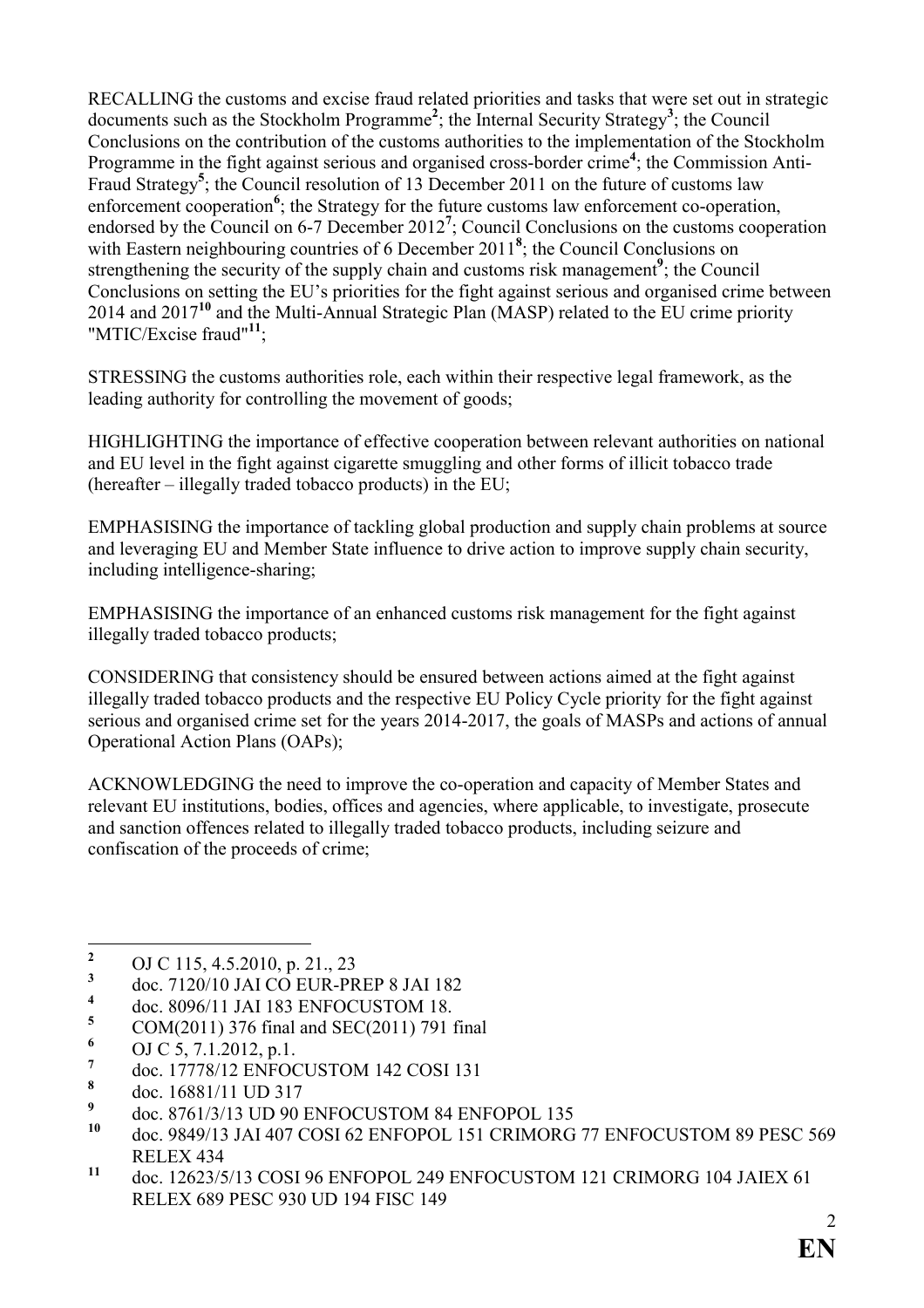AIMING to fight illegally traded tobacco products by all appropriate means, including by means of law enforcement and criminal prosecution;

HIGHLIGHTING the importance of efficient implementation of the Protocol to eliminate illicit trade in tobacco products to the WHO Framework Convention on Tobacco Control (hereinafter "the FCTC Protocol") in the EU;

NOTING the importance of efforts aimed at fostering international implementation of the necessary supply chain control measures in particular those foreseen by the FCTC Protocol;

HIGHLIGHTING the importance of setting clear priorities for the fight against illegally traded tobacco products that can be implemented at EU and, where relevant, national or regional level;

HIGHLIGHTING the request to the Commission to present a report, no later than mid-2018, on the provision of necessary financial resources to purchase appropriate tools for customs controls in the area referred to in Art. 3(a) of the TFEU, including the possibility of allocating these recourses through a single fund.**<sup>12</sup>**

## **WELCOMES**

The Commission Communication on a comprehensive strategy to fight against cigarette smuggling and other forms of illicit trade in tobacco products, and the Action Plan accompanying the Communication, in particular, the engagement to

- Improve operational cooperation and sharing of analytical information and intelligence among Member States' customs authorities and relevant EU institutions, bodies, agencies and offices with a role in the fight against illegally traded tobacco products (including OLAF and DG TAXUD, Europol, and Eurojust);
- Ensure the optimal use of existing IT tools for information exchange purposes;
- Reduce, via means proposed in the Action Plan, possible distortion in the internal market giving rise to the possibilities for illegal trade in tobacco products;
- Assist Member States in identifying the most suitable programmes to fund customs control equipment;
- Develop a specific voluntary training scheme in cooperation with the Member States responding to their identified and assessed specific training needs;
- Organise further targeted operational actions, e.g. Joint Customs Operations and identify customs priority control areas and increase their effectiveness within the limits of the Member States resources:
- Start an awareness raising campaign about the specific risks associated with the consumption of illicit tobacco products;
- Address the issue of illegally traded tobacco products with main source and transit countries outside the EU in a systematic manner.

 $12$ **<sup>12</sup>** doc. 17298/12 ADD1 UD319 AELE91 CODEC 2921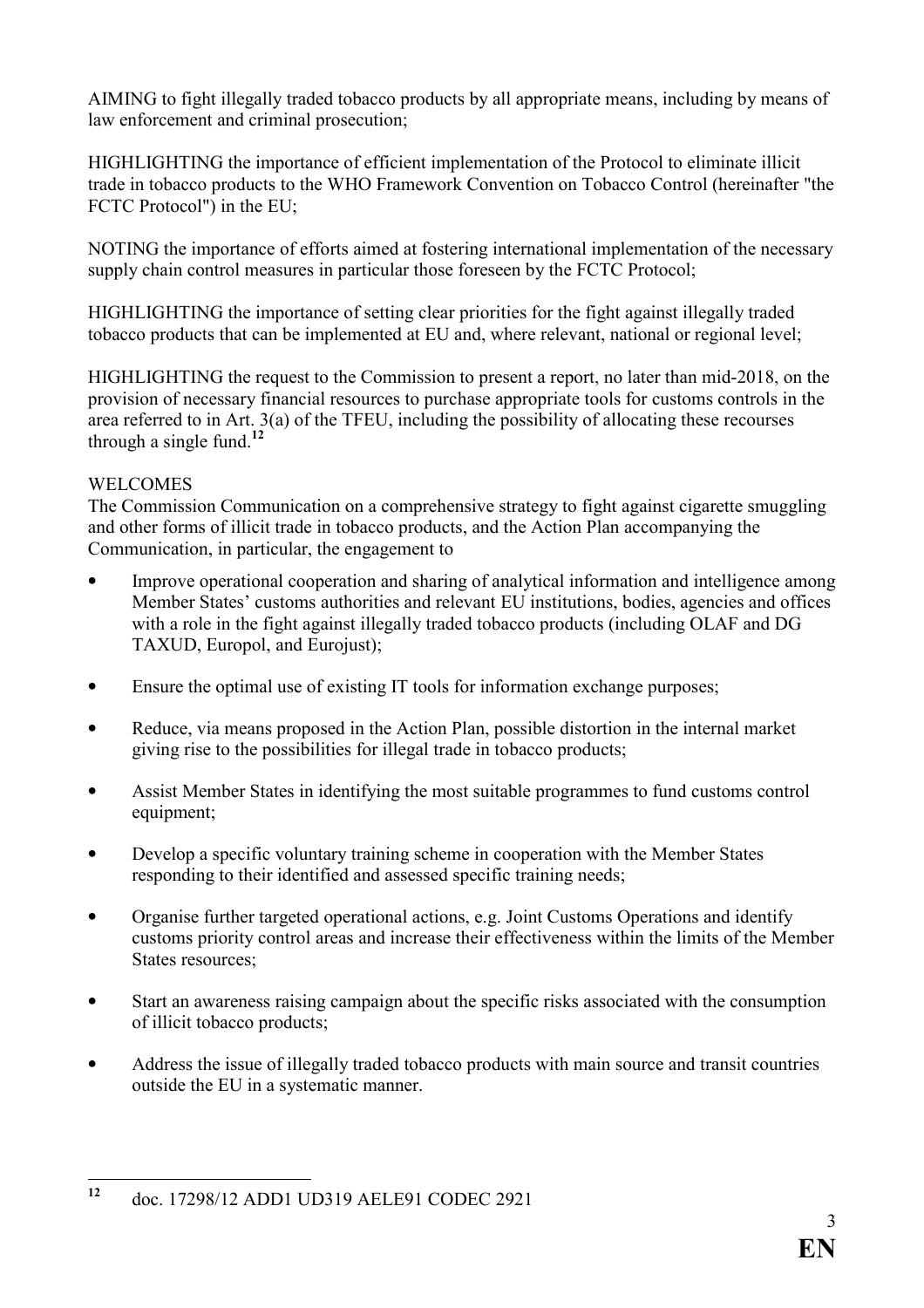# INVITES THE MEMBER STATES AND THE COMMISSION

- To take the necessary measures to improve the operational capability to detect illegally traded tobacco products, notably by improving risk management, as indicated in the Council Conclusions on strengthening the security of the supply chain and customs risk management;
- To take the necessary measures to further improve investigations both at national and EU level and to improve the coordination in the field of customs law enforcement (including OLAF, DG TAXUD, Europol, and Eurojust within their competence in the fight against illegally traded tobacco products). These measures also need to address the significant dangers that are posed by the role played by organised crime groups in the illicit tobacco trade, and therefore include effective action to fight corruption;
- To agree on targeted operational customs and excise fraud related actions for the coming years and to ensure their effective execution taking into account in particular the Commission Communication and the Action Plan accompanying it, the MASP for the EU crime priority "MTIC/Excise fraud" and the OAPs implementing it;
- To participate, where possible, in customs and excise fraud related actions organised by international organisations, e.g. the World Customs Organisation;
- To discourage people from purchasing illicit tobacco products by raising awareness about the risks associated with it;
- To engage the necessary efforts in close cooperation with relevant EU institutions, bodies, offices and agencies to encourage the main source or transit countries outside the EU also ratify and implement the FCTC Protocol, and take all measures to reduce to a minimum the scope for smuggling and diversion of tobacco products;
- To engage the necessary efforts to improve the international cooperation of relevant EU institutions, bodies, offices and agencies and national law enforcement authorities to enable an effective fight against international criminal networks;
- To take the necessary measures, where appropriate, to ensure that the illicit trade in tobacco products is treated as part of the global tax fraud issue to be addressed across all international fora dealing with global tax issues, including the OECD and the G8 and G20 groups of countries;
- To cooperate with relevant international organizations and to combine efforts, available expertize, and to enhance efficient use of relevant existing systems/data bases.

## INVITES THE MEMBER STATES

- To effectively use existing legal instruments, in particular the Naples II Convention;
- To take the necessary measures to ensure, on a sound legal basis, that investigations are comprehensive, cover also financial flows related to illicit trade in tobacco products and lead to an effective prosecution of smuggling and other forms of the illicit trade, including investigations where more than one Member State is involved;